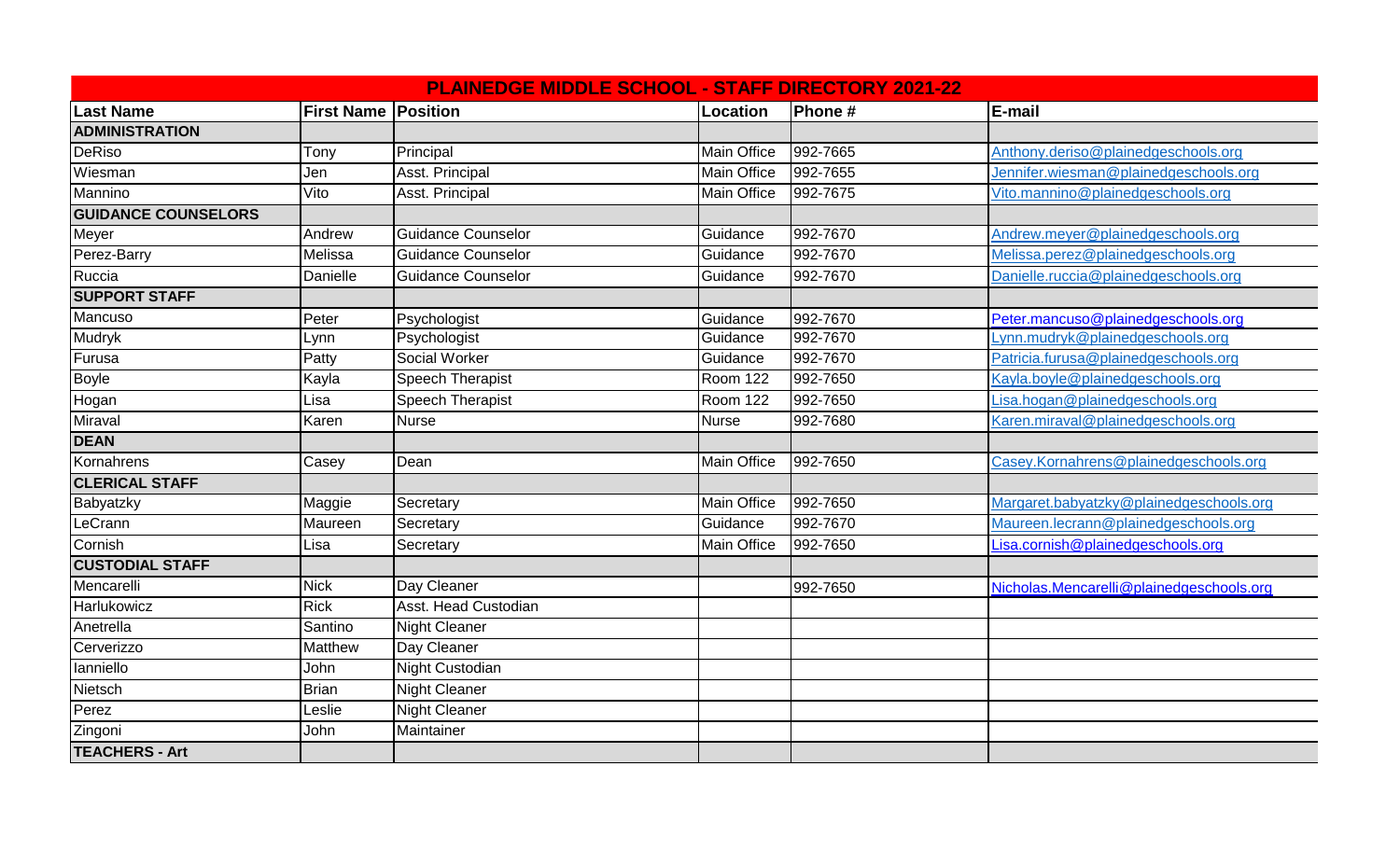| <b>D'Amelio</b>                 | Robyn        | Teacher                               | 992-7530 x 4194 | Robyn.D'Amelio@plainedgeschools.org        |
|---------------------------------|--------------|---------------------------------------|-----------------|--------------------------------------------|
| Ting                            | Mable        | Teacher                               | 992-7530 x 4323 | Mable.ting@plainedgeschools.org            |
| <b>TEACHERS - Career/Tech</b>   |              |                                       |                 |                                            |
| <b>Birkel</b>                   | Doug         | Teacher/STREAM                        | 992-7530 x 4208 | Douglas.birkel@plainedgeschools.org        |
| Caprioli                        | Rocco        | Teacher                               | 992-7530 x 4056 | Rocco.caprioli@plainedgeschools.org        |
| Milella                         | Fran         | Teacher/Family Consum. Sci./Health    | 992-7530 x 4088 | Frances.milella@plainedgeschools.org       |
| Ross                            | Roni         | Teacher/Family Consum. Sci./STREAM    | 992-7530 x 4364 | Roni.Ross@plainedgeschools.org             |
| <b>TEACHERS - English</b>       |              |                                       |                 |                                            |
| <b>Barbara</b>                  | Ginnny       | Teacher                               | 992-7530 x 4120 | Virginia.barbara@plainedgeschools.org      |
| Christy                         | Jamie        | Teacher                               | 992-7530 x 4094 | Jamie.christy@plainedgeschools.org         |
| Czachor                         | Maura        | Teacher                               | 992-7530 x 4055 | Maura.czachor@plainedgeschools.org         |
| Ecke                            | Carolyn      | Teacher                               | 992-7530 x 4360 | Caroyn.ecke@plainedgeschools.org           |
| Finamore-Roarke                 | Kelly        | <b>Teacher English/Social Studies</b> | 992-7530 x 4099 | Kelly.finamore-roarke@plainedgeschools.org |
| Giambruno                       | Elaine       | Teacher                               | 992-7530 x 4343 | Elaine.giambruno@plainedgeschools.org      |
| Heaney                          | Cathy        | Teacher                               | 992-7530 x 4072 | Catherine.heaney@plainedgeschools.org      |
| Page                            | Daniel       | Teacher                               | 992-7530 x 4028 | Daniel.page@plainedgeschools.org           |
| Schnupp                         | Alex         | Teacher/Lit. Coach/Reading            | 992-7530 x 4025 | Alexandra.schnupp@plainedgeschools.org     |
| <b>TEACHERS - Foreign Lang.</b> |              |                                       |                 |                                            |
| Cicalese                        | Dina         | Teacher                               | 992-7530 x 4084 | Dina.cicalese@plainedgeschools.org         |
| Delaney                         | Jackie       | Teacher                               | 992-7530 x 4092 | Jacqueline.delaney@plainedgeschools.org    |
| Koster                          | <b>Matt</b>  | Teacher                               | 992-7530 x 4325 | Matthew.koster@plainedgeschools.org        |
| Neira                           | Danielle     | Teacher                               | 992-7530 x 4078 | Danielle.neira@plainedgeschools.org        |
| Patterson                       | Karen        | <b>Teacher ESL</b>                    | 992-7530 x 4160 | Karen.patterson@plainedgeschools.org       |
| Rigalos                         | Maria        | Teacher                               | 992-7530 x 4105 | Maria.rigalos@plainedgeschools.org         |
| <b>TEACHERS - Library</b>       |              |                                       |                 |                                            |
| Simonetti                       | Deana        | Librarian                             | 992-7690        | Deana.simonetti@plainedgeschools.org       |
| <b>TEACHERS - Mathematics</b>   |              |                                       |                 |                                            |
| <b>Barbera</b>                  | Kerri        | Teacher                               | 992-7530 x 4362 | Kerri.Barbera@plainedgeschools.org         |
| <b>Bono</b>                     | Joanne       | <b>Teacher Math/Social Studies</b>    | 992-7530 x 4348 | Joanne.bono@plainedgeschools.org           |
| Kalinoglu                       | Christie     | Teacher                               | 992-7530 x 4074 | Christie.kalinoglu@plainedgeschools.org    |
| Kiernan                         | Jessica      | Teacher                               | 992-7530 x 4097 | Jessica.kiernan@plainedgeschools.org       |
| Magnusson                       | Loretta      | <b>Teacher Math/Reading</b>           | 992-7530 x 4302 | _oretta.magnusson@plainedgeschools.org     |
| Mattison                        | <b>Chris</b> | Teacher                               | 992-7530 x 4131 | Christopher.mattison@plainedgeschools.org  |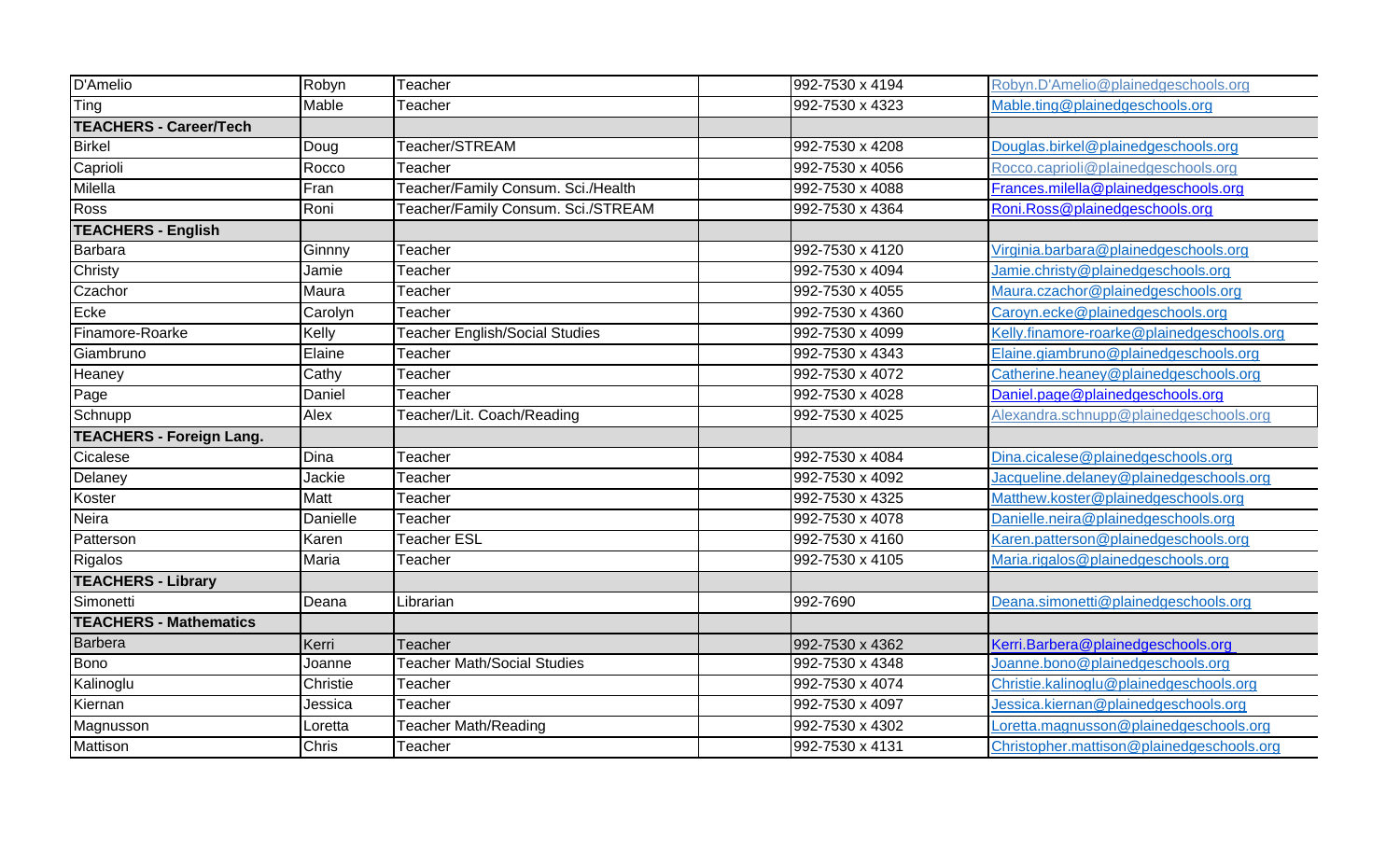| Murphy                           | Craig         | Teacher                         | 992-7530 x 4321 | Craig.murphy@plainedgeschools.org      |
|----------------------------------|---------------|---------------------------------|-----------------|----------------------------------------|
| Salazar                          | Arlene        | Teacher                         | 992-7530 x 4066 | Arlene.salazar@plainedgeschools.org    |
| Smith                            | <b>Brian</b>  | Teacher                         | 992-7530 x 4071 | Brian.smith@plainedgeschools.org       |
| <b>TEACHERS - Music</b>          |               |                                 |                 |                                        |
| Finnegan                         | Keara         | Teacher                         | 992-7530 x 4275 | Keara.finnegan@plainedgeschools.org    |
| Vasic                            | Zvonko        | Teacher                         | 992-7695 x 7695 | Zvonko.vasic@plainedgeschools.org      |
| Yedwab                           | Jessica       | Teacher                         | 992-7695 x 7695 | Jessica.yedwab@plainedgeschools.org    |
| <b>TEACHERS - Physical Ed.</b>   |               |                                 |                 |                                        |
| <b>Dillon</b>                    | Kristi        | Teacher                         | 992-7530 x 4060 | Kristi.dillon@plainedgeschools.org     |
| Fratrik                          | Colin         | Teacher                         | 992-7530 x 4287 | Colin.fratrik@plainedgeschools.org     |
| Johnson                          | Phil          | Teacher                         | 992-7530 x 4065 | Philip.johnson@plainedgeschools.org    |
| Kornahrens                       | Casey         | Teacher                         | 992-7530 x 4296 | Casey.kornahrens@plainedgeschools.org  |
| <b>TEACHERS - Science</b>        |               |                                 |                 |                                        |
| Connors                          | <b>Brian</b>  | Teacher/STREAM                  | 992-7530 x 4070 | Brian.connors@plainedgeschools.org     |
| Karp                             | Jim           | Teacher                         | 992-7530 x 4093 | James.karp@plainedgeschools.org        |
| Kowalik                          | Jonathan      | Teacher/STREAM                  | 992-7530 x 4169 | Jonathan.kowalik@plainedgeschools.org  |
| Lerman                           | Alexa         | Teacher Science/Math            | 992-7530 x 4259 | Alexa.lerman@plainedgeschools.org      |
| Orgonik                          | Andrew        | Teacher                         | 992-7530 x 4062 | Andrew.orgonik@plainedgeschools.org    |
| Sprague                          | Karen         | Teacher/STREAM                  | 992-7530 x 4161 | Karen.sprague@plainedgeschools.org     |
| Wells                            | Susan         | Teacher                         | 992-7530 x 4156 | Susan.wells@plainedgeschools.org       |
| Wetherell                        | Johanna       | Teacher/STREAM                  | 992-7530 x 4333 | Johanna.wetherell@plainedgeschools.org |
| <b>TEACHERS - Social Studies</b> |               |                                 |                 |                                        |
| <b>Bobelis</b>                   | Cathleen      | Teacher                         | 992-7530 x 4073 | Cathleen.bobelis@plainedgeschools.org  |
| <b>Busso</b>                     | Paul          | Teacher/STREAM                  | 992-7530 x 4112 | Paul.busso@plainedgeschools.org        |
| DiFilippo                        | Lisa          | Teacher                         | 992-7530 x 4101 | Lisa.difilippo@plainedgeschools.org    |
| Magnoli                          | Lucia         | Teacher/ Social Studies/English | 992-7530 x 4103 | Lucia.magnoli@plainedgeschools.org     |
| Sweeney                          | Caitlin       | Teacher/ Social Studies/English | 992-7530 x 4267 | Caitlin.sweeney@plainedgeschools.org   |
| Venth                            | <b>Brenna</b> | Teacher                         | 992-7650 x 4155 | Brenna.venth@plainedgeschools.org      |
| <b>TEACHERS - Special Ed.</b>    |               |                                 |                 |                                        |
| Carr                             | Leslie        | Teacher                         | 992-7530 x 4380 | Leslie.carr@plainedgeschools.org       |
| Fabian                           | Kristina      | Teacher-Life Skills             | 992-7530 x 4114 | Kristina.fabian@plainedgeschools.org   |
| Kelly                            | Debbie        | Teacher                         | 992-7530 x 4081 | Deborah.kelly@plainedgeschools.org     |
| King                             | Lauren        | Teacher                         | 992-7530 x 4365 | Lauren.king@plainedgeschools.org       |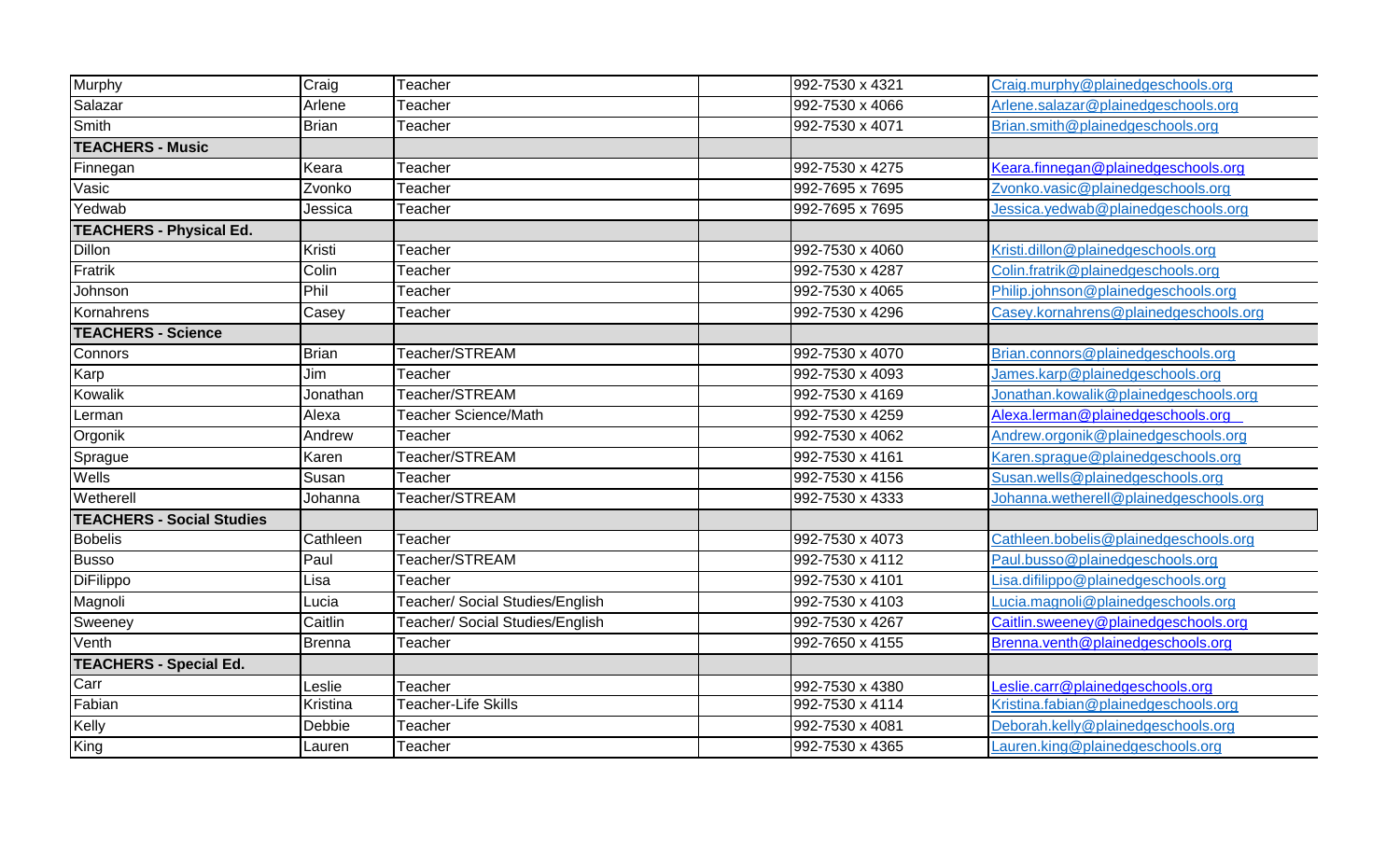| Nullet                    | Christina      | Teacher              | 992-7530 x 4075 | Christina.nullet@plainedgeschools.org      |
|---------------------------|----------------|----------------------|-----------------|--------------------------------------------|
| Paolino                   | <b>Brianna</b> | Teacher              | 992-7530 x 4139 | Brianna.paolino@plainedgeschools.org       |
| Quiery                    | <b>Mike</b>    | Teacher-Life Skills  | 992-7530 x 4379 | Michael.quiery@plainedgeschools.org        |
| Ruppert                   | Michele        | Teacher              | 992-7530 x 4121 | Michele.ruppert@plainedeschools.org        |
| Russo                     | Karen          | Teacher              | 992-7530 x 4316 | Karen.russo@plainedgeschools.org           |
| Schnall                   | Rachelle       | Teacher              | 992-7530 x 4203 | Rachelle.schnall@plainedgeschools.org      |
| White                     | Suzanne        | Teacher              | 992-7530 x 4032 | Suzanne.white@plainedegeschools.org        |
| Wood                      | Shannon        | Teacher              | 992-7530 x 4289 | Shannon.wood@plainedgeschools.org          |
| Zappia                    | Jeannine       | Teacher              | 992-7530 x 4342 | Jeannine.zappia@plainedgeschools.org       |
| <b>TEACHER ASSISTANTS</b> |                |                      |                 |                                            |
| Ackerina                  | Linda          | Teacher Asst.        |                 | inda.ackerina@plainedgeschools.org         |
| Anderson                  | KiKi           | Teacher Asst.        |                 | Kiki.anderson@plainedgeschools.org         |
| <b>Bischoff</b>           | <b>Nicole</b>  | Teacher Asst.        |                 | Nicole.bischoff@plainedgeschools.org       |
| Connors                   | Maureen        | Teacher Asst.        | 992-7650        | Maureen.connors@plainedgeschools.org       |
| Dashkoff                  | Janet          | Teacher Asst.        |                 | Janet.dashkoff@plainedgeschools.org        |
| DeGirolamo                | Janet          | Teacher Asst.        |                 | Jane.degirolamo@plainedgeschools.org       |
| DeLucia                   | Michelle       | <b>Test Mods</b>     |                 | Michelle.deLucia@plainedgeschools.org      |
| Flaherty                  | Jennifer       | Teacher Asst.        |                 | Jennifer.Flaherty@plainedgeschools.org     |
| Hanly                     | Melissa        | Teacher Asst.        |                 | Melissa.hanly@plainedgeschools.org         |
| Licausi                   | Andrew         | <b>Teacher Asst.</b> |                 | Andrew.Licausi@plainedgeschools.org        |
| Magnusson                 | Loretta        | Teacher Asst.        |                 | Loretta.magnusson@plainedgeschools.org     |
| McCann                    | Eileen         | Teacher Asst.        |                 | Eileen.mccann@plainedgeschools.org         |
| Peterec                   | Deborah        | Teacher Asst.        |                 | Deborah.peterec@plainedgeschools.org       |
| Yuengling                 | Danielle       | Teacher Asst.        |                 | Danielle.yuengling@plainedgeschools.org    |
| <b>RESIDENT SUBS</b>      |                |                      |                 |                                            |
| Avellino                  | Daniel         | Resident Sub.        |                 | Daniel.avellino@plainedgeschools.org       |
| McEvoy                    | Amanda         | <b>Resident Sub.</b> |                 | Amanda.McEvoy@plainedgeschools.org         |
| Tustin                    | Karly          | Resident Sub.        |                 | Karly. Tustin@plainedgeschools.org         |
| <b>TEACHER AIDES</b>      |                |                      |                 |                                            |
| Achatz                    | Cassie         | Teacher Aide         |                 | Cassie.Achatz@plainedgeschools.org         |
| Bodman                    | Lucille        | <b>Teacher Aide</b>  |                 | Lucille.bodman@plainedgeschools.org        |
| Bouse                     | Donna          | Teacher Aide         |                 | Donna.bouse@plainedgeschools.org           |
| Catrone-Genzmann          | Gail           | <b>Teacher Aide</b>  |                 | Gail.Catrone-Genzmann@plainedgeschools.org |